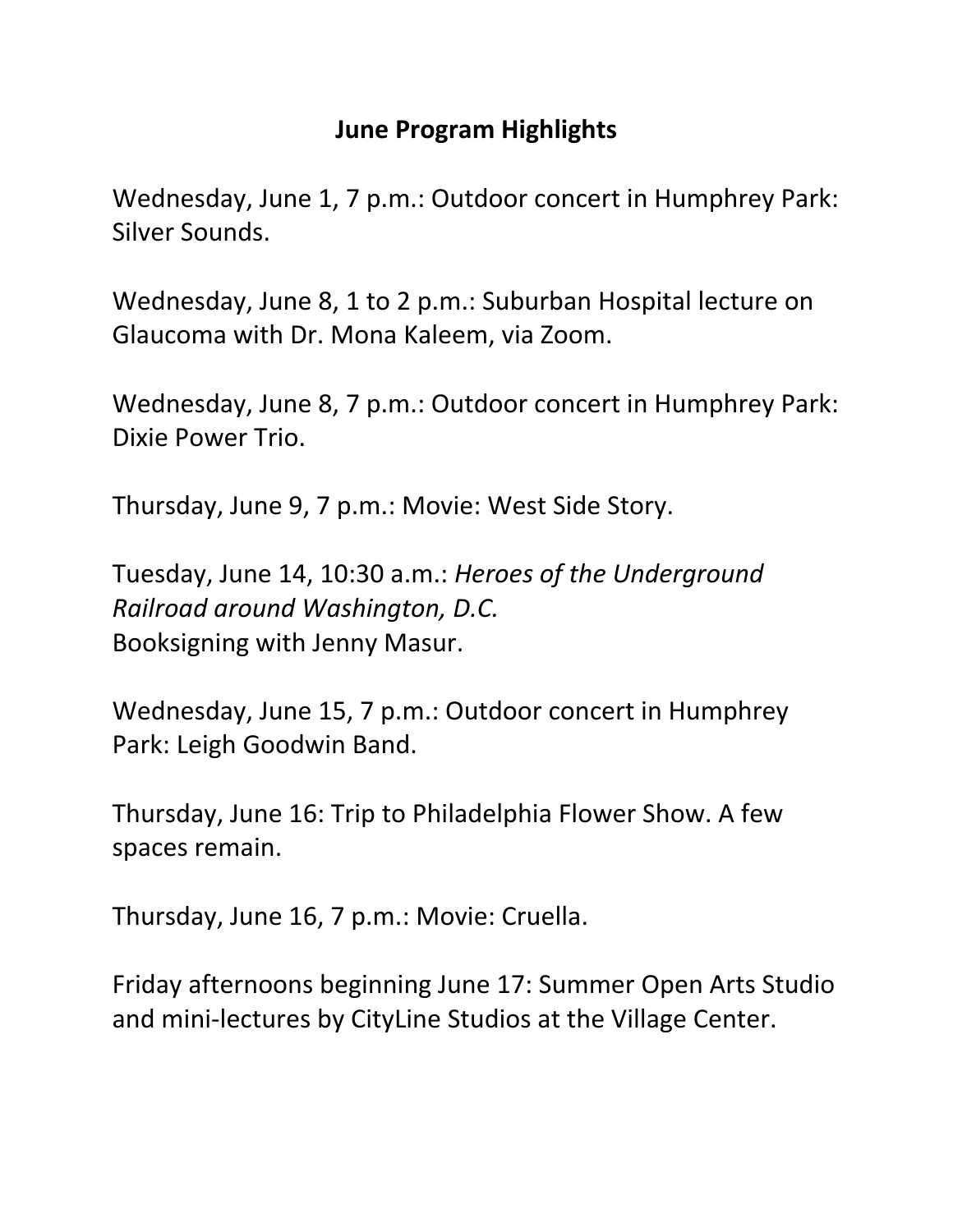Tuesday, June 21, 11:30 a.m.: Village Book Club meets via Zoom. This month's book selection is *Stranger in the Shogun's City* by Amy Stanley.

Tuesday, June 21, 2 p.m.: A Taste of Tropical Birding with Sneed Collard, via Zoom.

Tuesday, June 21, 7:30 p.m.: Village Council Meeting (note schedule change).

Wednesday, June 22, 7 p.m.: Outdoor concert in Humphrey Park: Big Howdy.

Thursday, June 23, 12 p.m.: Low Vision Support Meeting.

Thursday, June 23, 7 p.m.: In the Footsteps of Alexander the Great, presentation by Nick Glakas.

Wednesday, June 29, 7 p.m.: Outdoor concert in Humphrey Park: Songwriters' Night.

Thursday, June 30, 2 p.m.: A musical salute to July 4 with Bernie Kellett singing patriotic music.

Thursday, June 30, 7 p.m.: Movie: Coco.